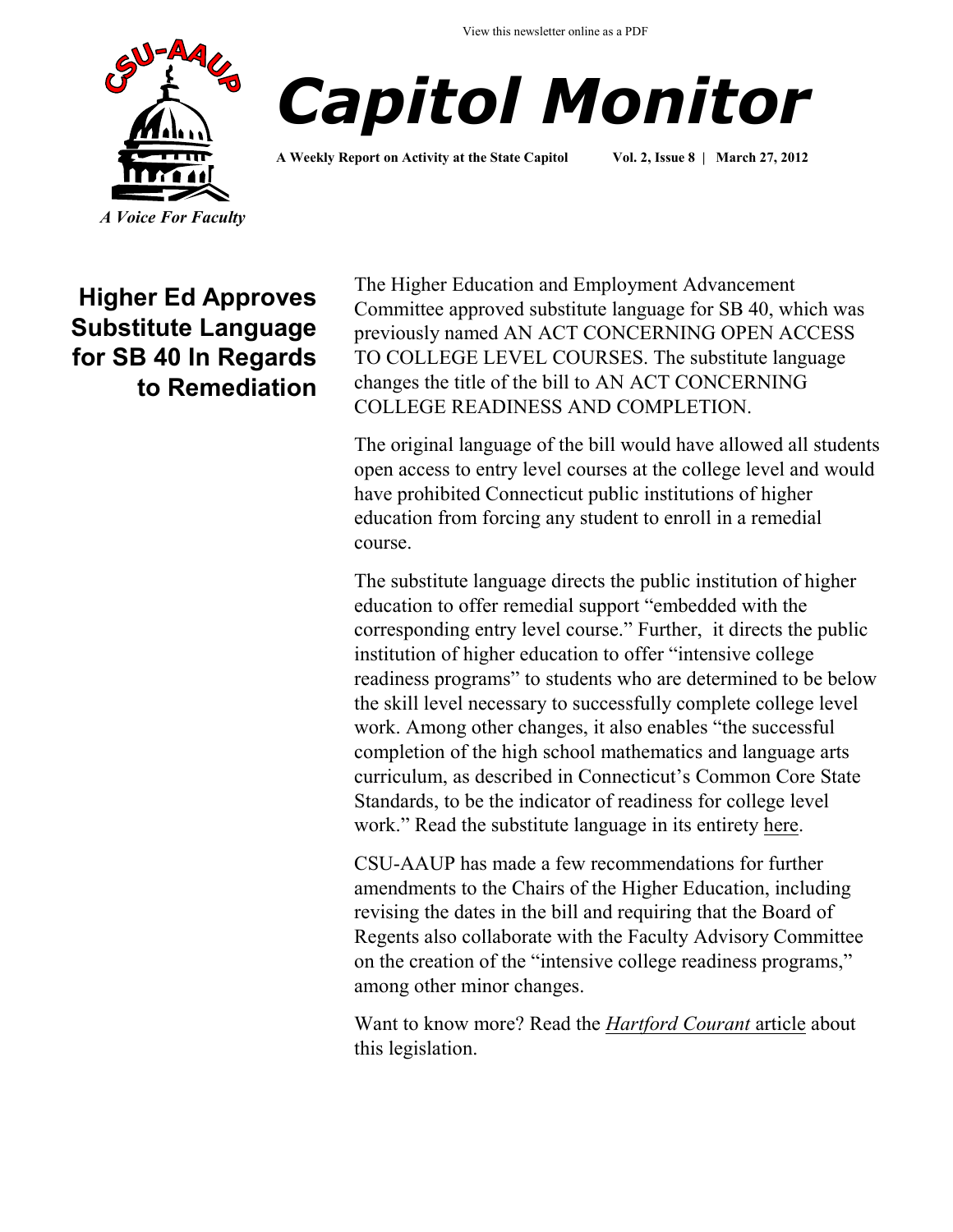## **Status of Higher Ed Bills**

The Higher Education Committee's Joint Favorable (JF) Deadline was March 20, 2012. If a bill is not taken up for a vote by this date, it is dead for this session.

The Higher Education Bills that have moved forward in the process that CSU-AAUP has been monitoring include:

**House Bill 5030:** AN ACT CONCERNING THE DEVELOPMENT OF A GENERAL EDUCATION CORE OF **COURSES** 

## [Substitute Bill 5030 Approved by Higher Ed Committee](http://www.csuaaup.org/wp-content/uploads/2012/02/HB5030Amended.pdf)

## [Vote Tally on the Substitute Bill](http://cga.ct.gov/2012/TS/H/2012HB-05030-R00HED-CV3-TS.htm)

This bill calls for seamless student transfer from Community Colleges to the State University System and UConn, via a general education core of courses of at least 30 academic credits. A substitute bill was approved by the Higher Ed Committee and sent to the floor of the House for action. The substitute language adds that faculty members from the various state higher education institutions be included in the development and implementation of a general education core of courses.

**Senate Bill 40:**AN ACT CONCERNING OPEN ACCESS TO COLLEGE LEVEL COURSES

[Substitute Bill 40 Approved by Higher Ed Committee](http://www.csuaaup.org/wp-content/uploads/2012/03/SubstituteSB40.pdf)

[Vote Tally on the Substitute Bill](http://cga.ct.gov/2012/TS/S/2012SB-00040-R00HED-CV17-TS.htm)

See article above for details of the substitute bill.

**Senate Bill 42:** AN ACT CONCERNING THE SELECTION PROCESS FOR MEMBERS OF THE FACULTY ADVISORY COMMITTEE TO THE BOARD OF REGENTS FOR HIGHER EDUCATION

[Substitute Bill 42 Approved by Higher Ed Committee](http://cga.ct.gov/2012/TOB/S/2012SB-00042-R01-SB.htm)

[Vote Tally on the Substitute Bill](http://cga.ct.gov/2012/TS/S/2012SB-00042-R00HED-CV7-TS.htm)

This bill clarifies the composition of the committee and the means and manner under which elections will be conducted. The language approved by the committee allows for the election of three faculty and one administrative faculty representative who provides direct student services from each of the systems. It also specifies that unions are not required to be involved in the